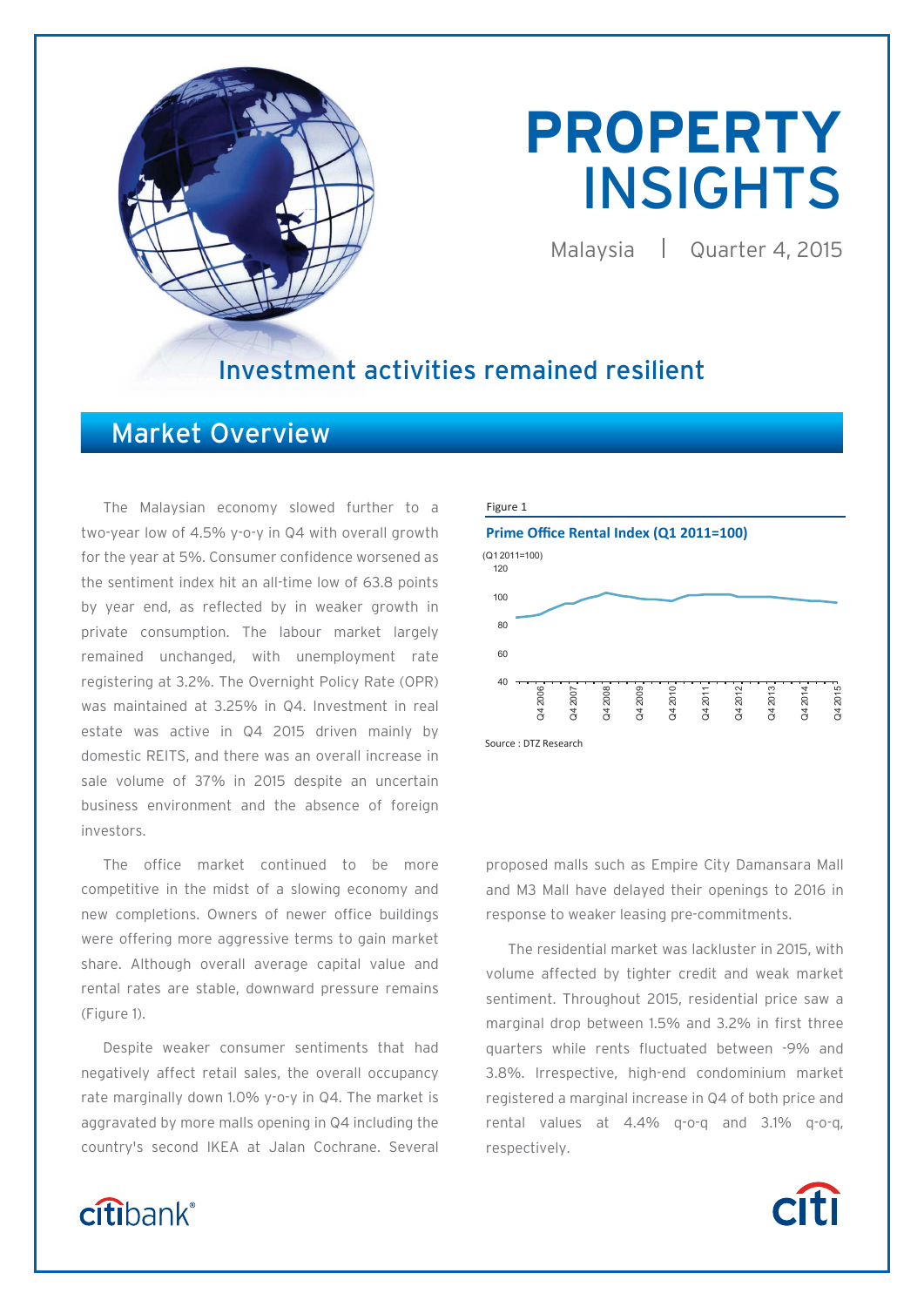# Trends & Updates

# Economic Overview

# **Slower economic growth since Q1 2015**

The Malaysian economy continued to grow at a slower pace in Q4 2015, registering low growth rate of 4.5% y-o-y and an overall expansion of 5% in 2015 (Figure 2). GDP growth recorded in 2015 was the lowest in the past two years. On a q-o-q seasonally-adjusted basis, the economy grew by 1.5% in Q4, lower than the 1.8% achieved in the corresponding period in 2014. This was due to the lower growth in aggregate domestic demand.

Private domestic demand grew by 4.9% y-o-y in Q4 (Q3 2015: 4.4%). The higher growth in private consumption was due to year end festivities. The labour market largely remained unchanged, with unemployment rate registering at 3.2%. Private investment continued to grow due to capital spending in the manufacturing and services sectors. Demand from the public sector increased by 2.1% y-o-y in Q4 (Q3 2015: 2.8%), due to the turnaround in public investment.

On the supply side, the construction sector led the growth in Q4 with a y-o-y expansion of 7.4%, followed by the Services and Manufacturing sectors which both grew by 5.0% y-o-y. The Agriculture expanded at a slower pace of 1.3%, with mining declining by 1.4% due to the sharp downturn in oil price.

# **Headline Inflation increases**

The Consumer Price Index (CPI) rose by 2.7% y-o-y in Q4 (Q3 2015: 2.6%). This was mainly due to the higher inflation in food and non-alcoholic beverages. Inflation is expected to moderate due to weaker crude oil prices.

# **BNM maintained Overnight Policy Rate (OPR) at 3.25%**

Bank Negara Malaysia maintained the OPR at 3.25%, given the heightened downside risk and slowing private consumption. Moving forward, several analysts believe that BNM is unlikely to increase OPR in 2016.

# **GDP growth and unemployment rate**

Figure 2



Source: Bank Negara Malaysia, Department of Statistics Malaysia, DTZ Research

### **Ringgit strengthened in Q4**

The Ringgit was among the worst-performing currencies in 2015, with a double-digit drop of 22.8% against the greenback. This was attributed to a number of factors which included low crude oil prices, the expected increase in US interest rate, and weakened investors' sentiment.

However, the Ringgit rebounded partially, partly driven by the improvement in investors' sentiments following the sale of Edra Global Energy Berhad by 1Malaysia Development Berhad (1MDB) to China General Nuclear Power Corp.

In Q4, the Ringgit appreciated against the US dollar by 3.5%. Apart from the US dollar, the Ringgit also appreciated against the pound sterling (5.6%), euro (6.3%), Japanese yen (3.9%) and Singapore dollar (2.7%). However, it depreciated against the Australian dollar by 0.5%.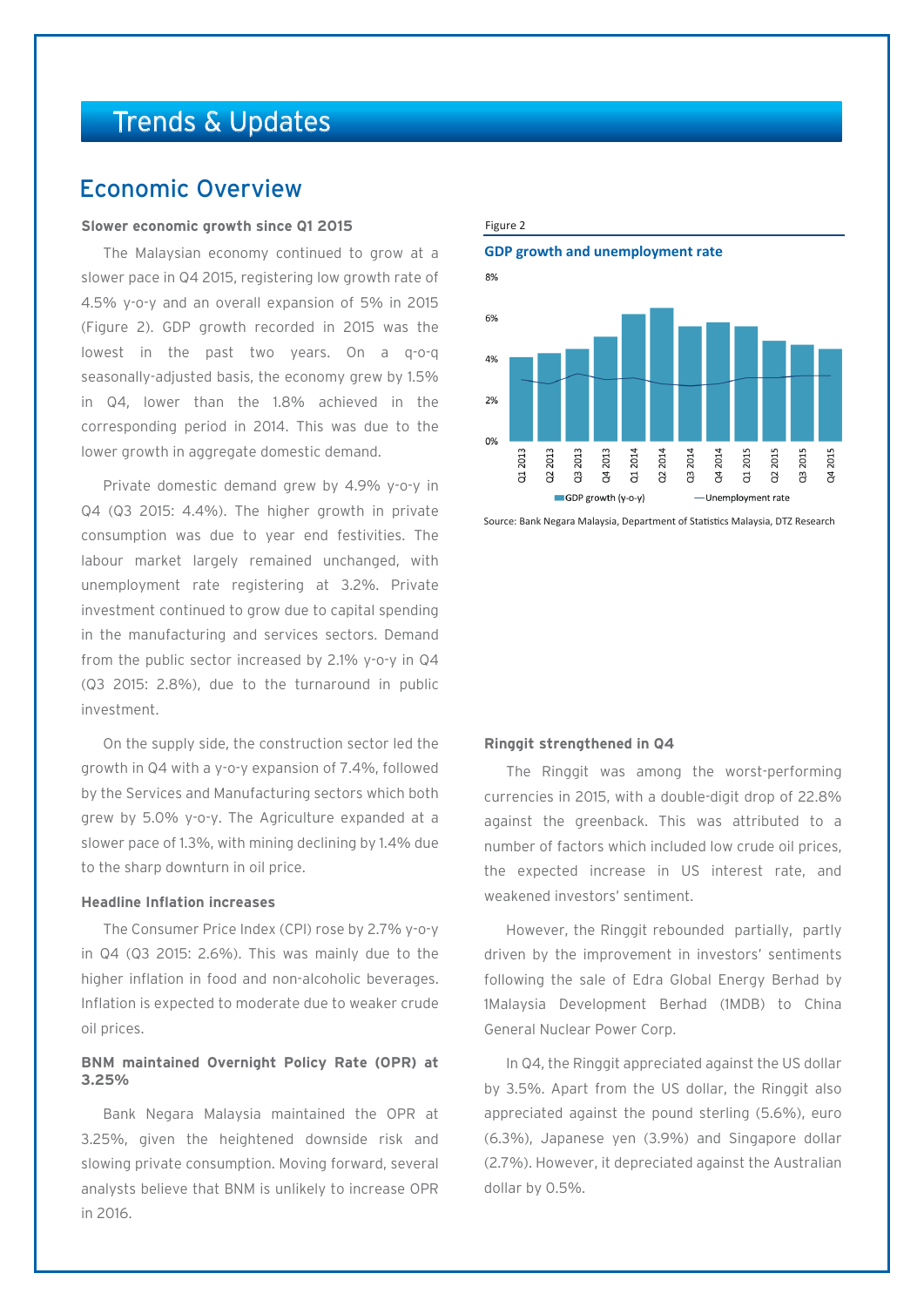# Residential

# **A Slowing market, as buyers take a cautious stand**

Generally, 2015 is a year where both buyers and developers were cautious given the implementation of GST in Q2, the tightening of credit facilities by financial institutions, the cooling measures imposed, weakening currency, etc.

# **908 high-end condominium units completed in Q4**

In Q4 2015, 908 high-end condominium units were completed. This is unlike the previous quarter, when there were no new completions. The new completions in Q4 were all located outside of the city centre, which consists of Scenaria @ North Kiara (468 units) and Concerto North Kiara (440 units).

Of the 7,939 units that were initially expected to complete in 2015, only 3,722 units (or 47%) from 11 high-end residential projects were completed.

# **High-end condominium market relatively stable, registered increase in both price and rental**

Throughout 2015, house price sae a marginal drop of between 1.5% and 3.2% in the first 3 quarters, whilst rental value has fluctuated between -9% and 3.8%. In Q4 prices went up by 4.4% from the preceding quarter Q3. The average price of high-end condominiums in Kuala Lumpur was stable in the quarter, despite tightened credit facilities that resulted in a slow-down in transaction volumes. The average capital value increased marginally by 4.4% q-o-q to RM755 per sq ft in Q4 (Figure 3), whilst average rental increased to RM3.33 per sq ft per month in Q4, a slight increase of 3.1% q-o-q.

# **2016 likely to be more challenging with many uncertainties**

Sales and new launches continued to slow, especially for luxury properties. This is largely due to the increasingly saturated market amid a difficult marketing environment.

With economists predicting the two years ahead to be a challenging period for most businesses, market sentiments are expected to weaken further. The softening of the market is expected to be compounded by the downside risks from the external

### Figure 3

**Future supply of high-end condominiums in Kuala Lumpur**



### Figure 4

# **Rental and price indices of high-end condominiums in Kuala Lumpur**



Source : DTZ Research

environment and lasting effects from the various cooling measures imposed. Moreover, the weakening of the Malaysian Ringgit is anticipated to further reduce consumers' purchasing power.

Notwithstanding the above, there is a significant supply of about 7,028 units in 2016, of which about half (54% or 3,786 units) are located in the city centre (Figure 4).

Projects sited in the city centre and close to infrastructure developments such as the new MRT line and extension of LRT line are more likely to benefit from stronger demand. Additionally, the values of these projects will be more resilient against external market forces due to their prime locations.

To mitigate the slowdown, developers are strategizing to target the middle income home buyers in 2016.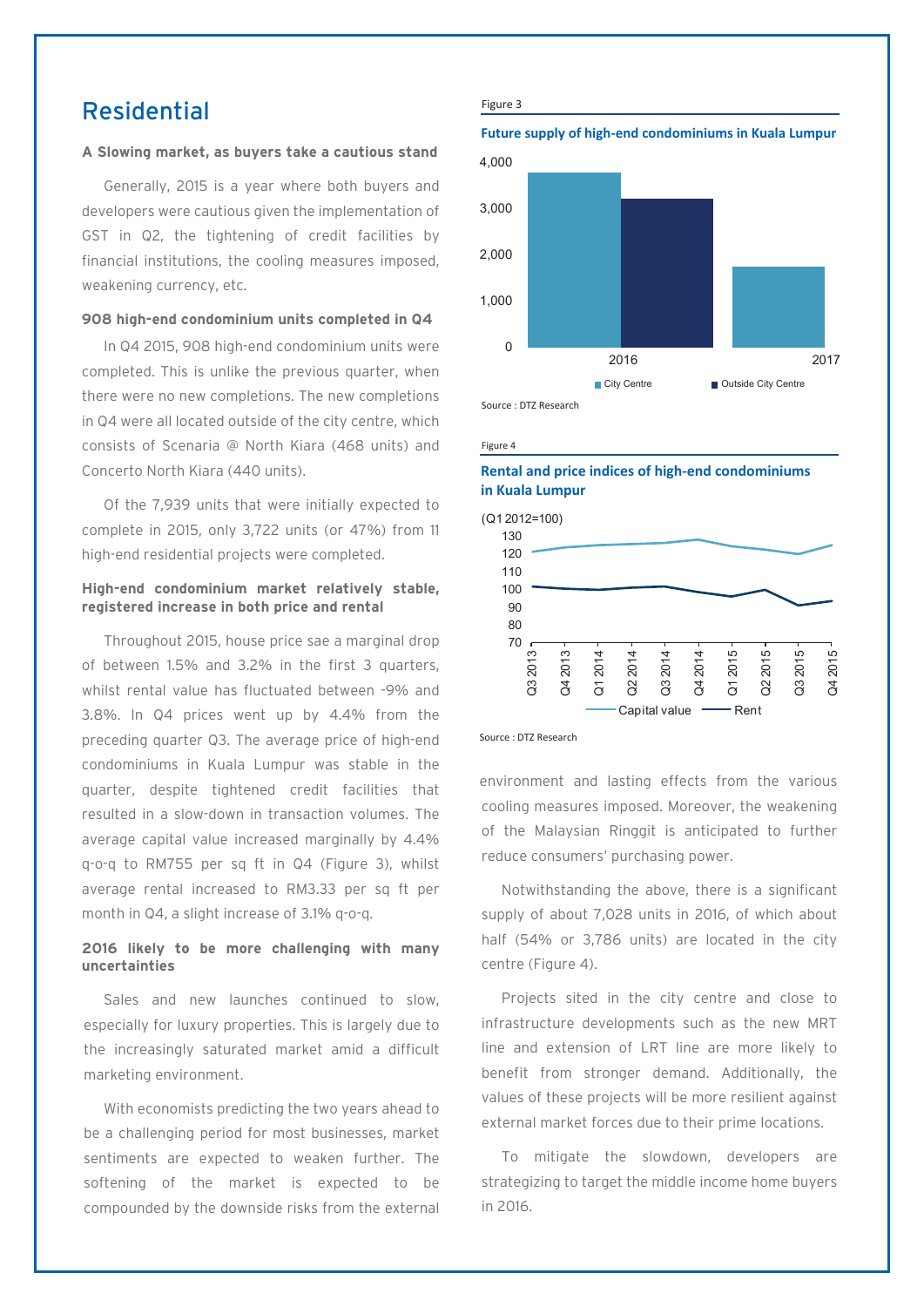# Retail

# **Weakened consumer confidence in Q3**

In Q3 2015, Consumer Sentiments Index sank to a new low of 70.2 points, compared to 71.1 points in Q2 2015. This was mainly attributed to subdued consumer spending and delayed shopping plans amid lowered consumer confidence.

According to the Retail Group Malaysia (RGM), the projected retail sales growth rate in 2015 was lowered for the fifth time within a year, from 3.1% to 2.0%. It also cut its retail sales growth forecast for Q4 2015 to 3.8% from an earlier forecast of 6%.

Retailers have experienced a major drop in sales with some registering a more than 40% decline over the festive periods in the second half of the year 2015, according to Malaysian Employers' Federation (MEF). The decline was due to the combined impact from the implementation of the GST in April and the Ringgit's depreciation against the US dollar.

Computer and Multimedia Association Malaysia (Pikom) also reported that the GST and weaker Malaysian Ringgit led to a 30% drop in ICT sales. Nonetheless, the ICT retail market is expected to recover in the second half of 2016.

# **Influx of mall space despite softer retail market**

Driven by domestic demand, the retail sector was resilient with occupancy rate rising marginally to 90.4% in Q4 2015, marginally down 1.0% year-on-year (y-o-y). The marginal increase was largely supported by the increase in occupancy levels at Sunway Putra Mall and the opening of IKEA Cheras. IKEA Cheras was the exciting entry in Q4. It was the second IKEA store in Malaysia after IKEA Mutiara Damansara opened in 2003. IKEA also plans to open their third and fourth stores in Johor (2017) and Penang (2018).

In Q4, 2015, retail stock in Kuala Lumpur stands at 25.82 million sq ft with the completion of IKEA Cheras, with NLA of 450,000 sq ft. In Q4, two malls opened in the suburban areas, namely Evolve Concept Mall @ Pacific Place and Star Avenue Lifestyle Mall.

### Figure 5

# **Retail new supply (NLA) in Kuala Lumpur, sq ft (million)**



### Table 1

# **Selected upcoming retail malls in Klang Valley**

| Name of development    | <b>Est Area</b><br>(NLA, sqTt) | Est year of<br>completion |
|------------------------|--------------------------------|---------------------------|
| <b>Empire City</b>     | 1,500,000                      | 2016                      |
| MyTown                 | 1,100,000                      | 2016                      |
| The Two                | 1,350,000                      | 2017                      |
| <b>KSL City Mall 2</b> | 2,200,000                      | 2017                      |
| Tropicana Gardens Mall | 1,000,000                      | 2018                      |

Source : DTZ Research

Some malls that were expected to open in Q4 had postponed their openings to 2016. Empire City Damansara Mall for example, delayed its opening to 2016. The delay was attributed to requests by some international brands for additional time to source from their suppliers. Similarly, M3 Mall also postponed its opening to 2016.

### **Pressure on retail outlets**

Due to the relatively large impending supply, existing secondary malls are expected to face challenges in maintaining their occupancy levels and rental values. Approximately 4.3 million sq. ft and 12.2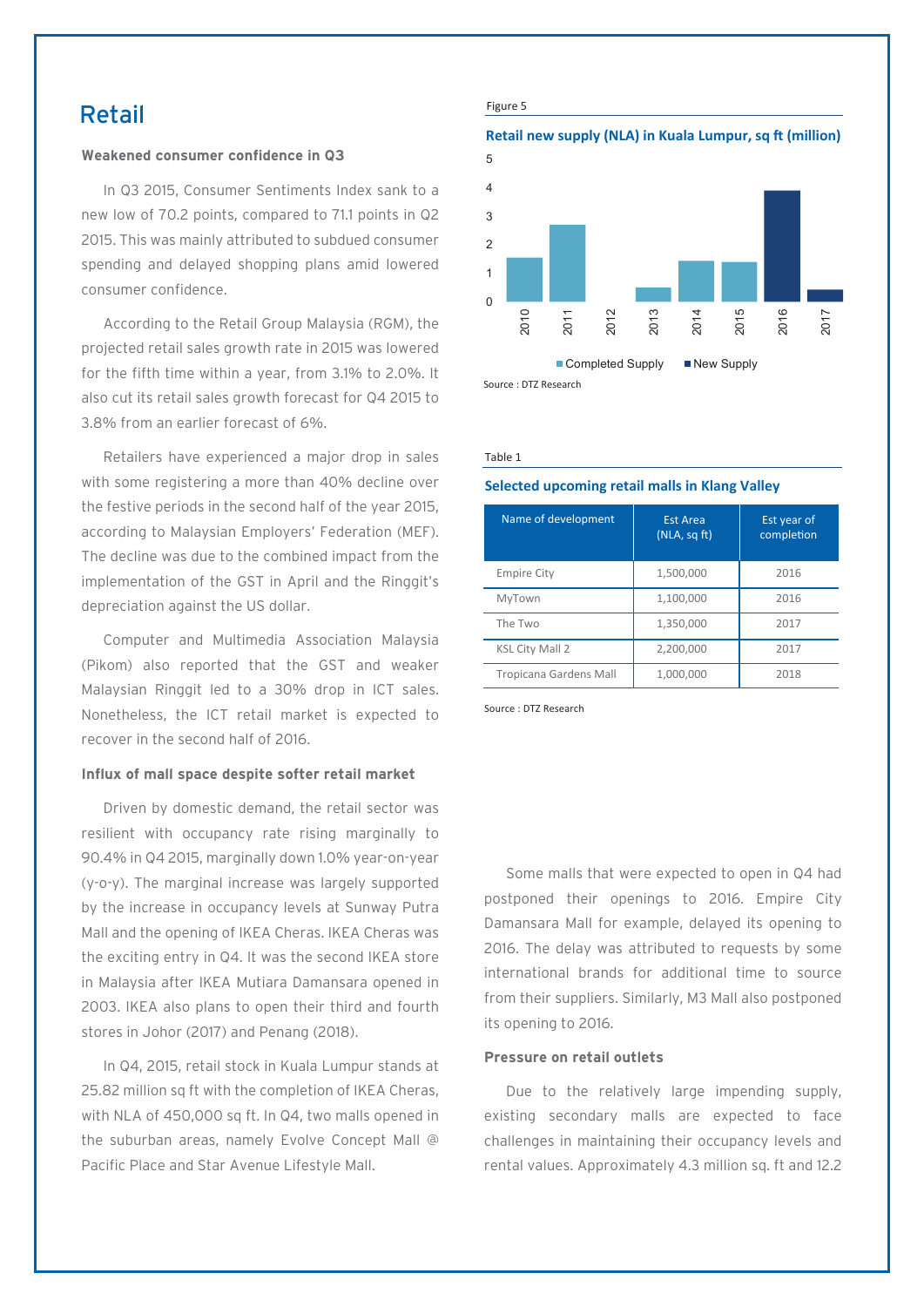million sq. ft of retail spaces are projected to complete in the city and suburban areas, respectively (Figure 5). Malls that are expected to be completed in next three years include Empire City Mall, MyTown, The Two, KSL City Mall 2 and Tropicana Gardens (Table 1).

The retail sector is anticipated to become increasingly competitive in 2016, as numerous new mixed-use developments have incorporated retails centres as key components with similar concepts.

# **Office**

# **Total stock in Klang Valley reached 76.5m sq ft**

The total stock of office space in Klang Valley reached 76.5 million sq ft in 2015. About 4.2m sq ft of new supply was added to the existing stock, which is higher than the 2.9 m sq ft in 2014. 2016 will also see a similar level of new office supply with construction of project still unabated, thus potentially delaying any prospect of an early recovery.

The stock of office space is expected to go up further and peaked in 2017, exerting further pressure on office rents (Figure 6). Notwithstanding, developers may postpone the date of completion to spread out supply. This is evidenced in Q4 2015 when no new supply came on board.

# **Challenging occupancy dampen rental rate**

Due to the slowing economy and greater uncertainty, landlords are offering more flexible terms to retain and attract tenants. Leases at some of the new buildings such as Naza Tower and Ilham Tower were secured at rental rates lower than expected, i.e. from RM6.50 psf per month. This helped to support the demand and net absorption in 2H 2015, where vacancy rate remained stable at about 20% in Q4 (Figure 7).

In light of subdued demand and economic uncertainties, primary rental rate saw a marginal decline in Q4 to RM6.12 psf (Figure 8). Separately, secondary rental rate stagnated in Q4 at RM4.25psf.

Despite the weaker rental market, capital value for office space in Q4 remained stable. This is because most owners were not in a hurry to sell, as they have

# **Acquisition of The Intermark Mall by Pavilion REIT**

Pavilion REIT proposed to acquire The Intermark Mall, which forms part of the Intermark mixed-used development for RM160 million. The acquisition comprises a six-storey retail building together with 367 parking bays, which are located at the intersection of Jalan Ampang and Jalan Tun Razak. The retail building has net lettable area of 225,014 sq ft and is currently 74% occupied.





Figure 7





the financial ability to hold their assets. Menara Shell at Jalan Tun Sambanthan was sold at RM1,129 psf which was marginally higher than two previous offices sold at KL Sentral in the earlier part of the year, i.e. Menara CIMB and Nu Tower 1 at RM1,061 psf, and 1,090 psf respectively. While a recent entitlement of a 186,667 sq ft office at Damansara town Centre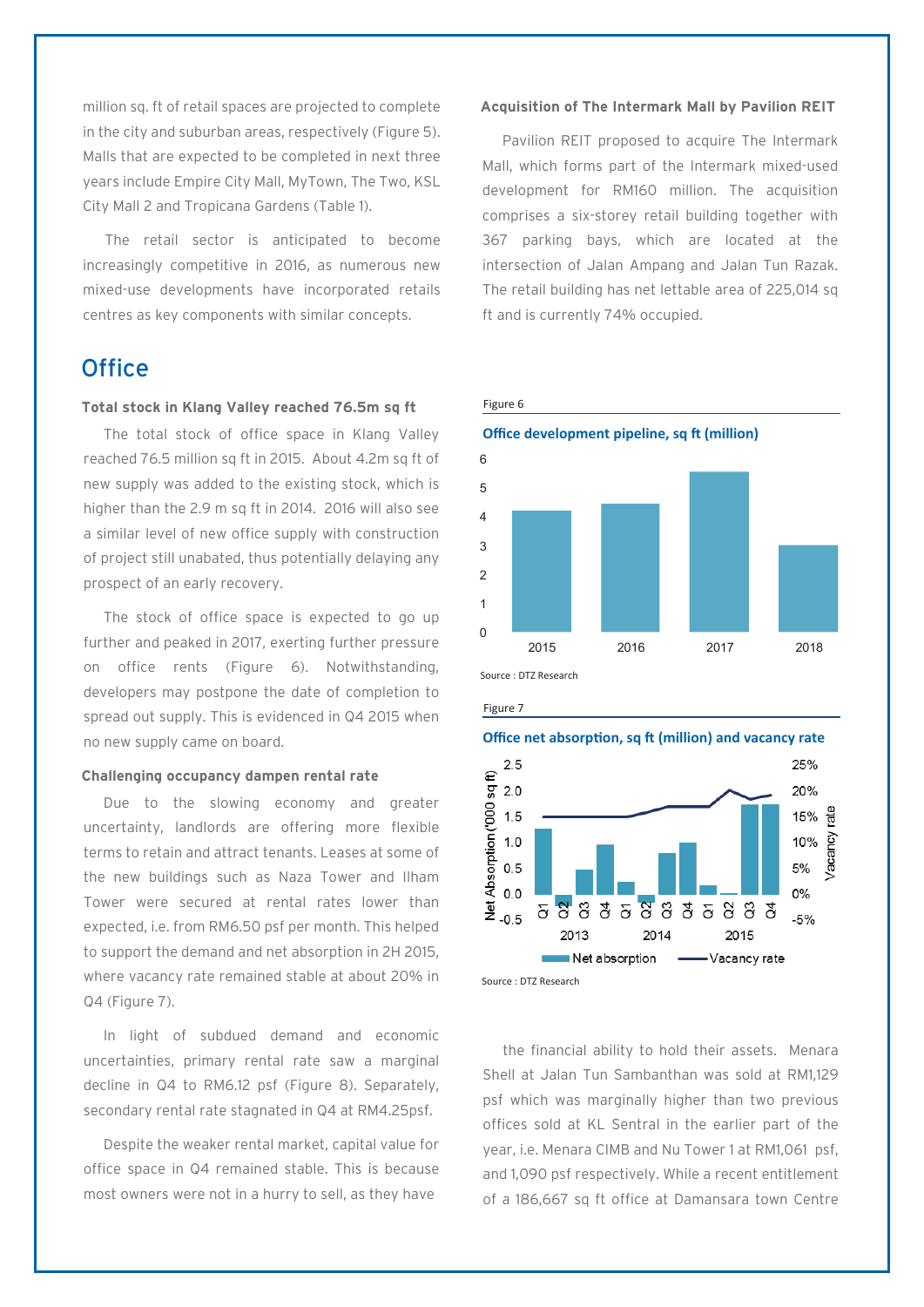done at a lower price at RM825 psf, it was a related party transaction involving Malton Bhd.

# **Reliance may shift towards MNCs**

In 2016, it is anticipated that the demand of office space will be supported by MNCs as the depreciation of the Malaysian Ringgit make it cheaper to locate there. According to A.T. Kearney's Global Services Location Index, Malaysia places third in terms of its level of attractiveness for investment. InvestKL, the government agency task to promote inward investment to the Kuala Lumpur is also targeting at least 16 MNCs for 2016 to set up regional offices here.

As concerns over the political economy tide over, the office market is expected to recover.

### Figure 8 Source : DTZ Research **Prime rental index (Q1 2011 = 100)** 40 60 80 100 120 Q4 2006 Q4 2007 Q4 2008 Q4 2009 Q4 2010 Q4 2011 Q4 2012 Q4 2013 Q4 2014 Q4 2015 (Q1 2011=100)